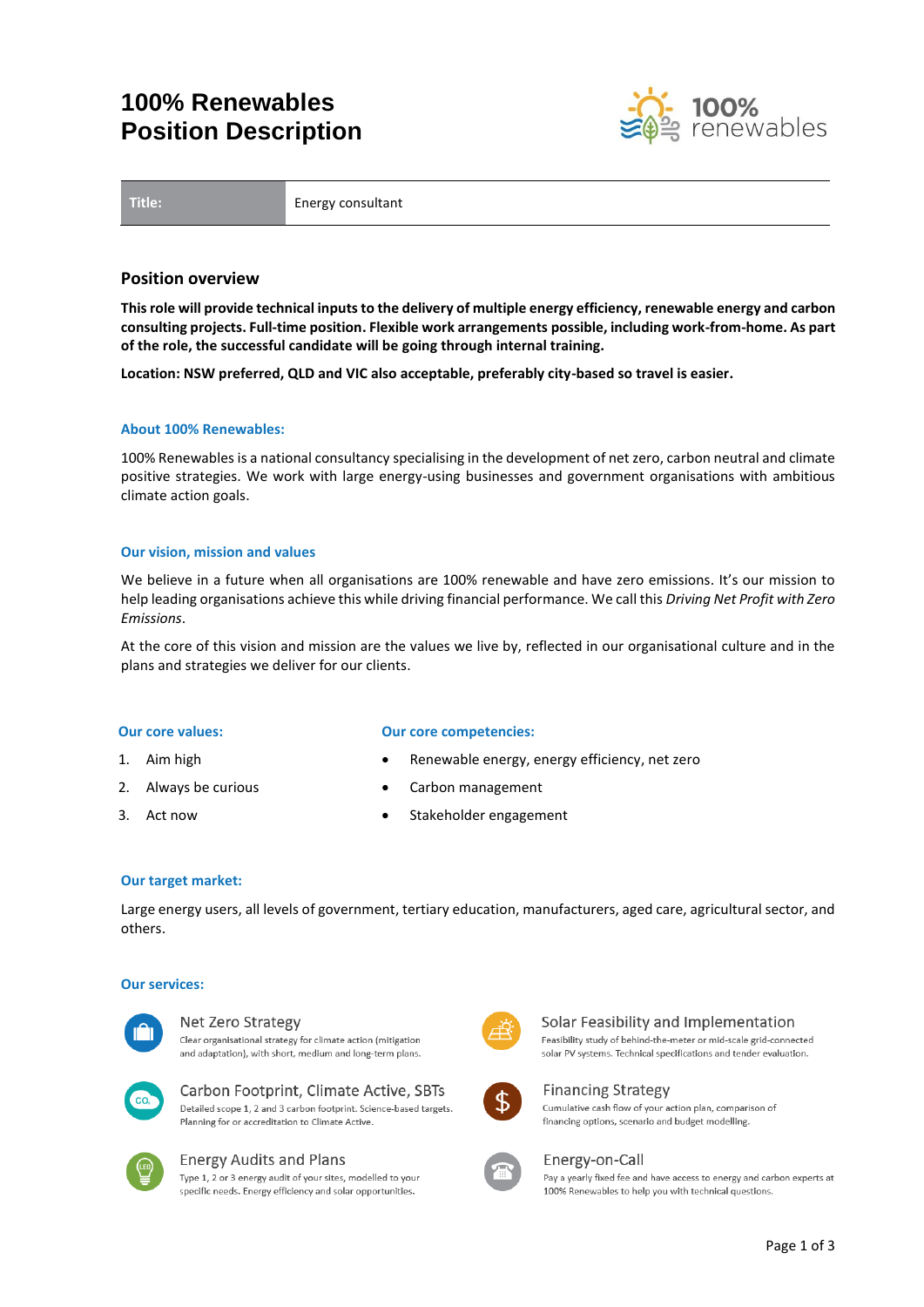# **100% Renewables Position Description**



# **Key responsibilities**

- Work on multiple client projects concurrently
- Perform solar PV and battery storage feasibility assessments, specifications and supplier evaluations
- Perform industrial and commercial sector energy audits to identify and scope new energy opportunities
- Develop energy and basic carbon footprints, interval data analysis, tariff analysis
- Develop business cases
- Maintain knowledge of new technologies and communicate relevant developments and opportunities to colleagues
- Develop and maintain MS Excel analysis tools
- Prepare reports in MS Word
- Prepare MS PowerPoint presentations

# **Qualifications, knowledge and experience**

## **Minimum**

- 1.5+ years' relevant experience
- Tertiary qualifications in engineering or related discipline
- Understanding of renewable energy technologies and opportunities in industrial and commercial sectors
- Solar and battery storage modelling
- Knowledge of other renewable energy technologies
- Knowledge of solar and battery design & installations
- Experience in developing and managing complex data analysis tools (MS Excel)

## **Favourable**

- Carbon accounting knowledge
- Experience in developing (and implementing) energy projects
- Experience and knowledge of energy technologies and efficiency opportunities in industrial and commercial sectors
- Experience in consulting and client management
- Understanding of significant energy users such as HVAC and pumps

# **Other requirements**

- Must have a driver's license
- Proficiency in English (at professional level)
- Must be able to travel occasionally